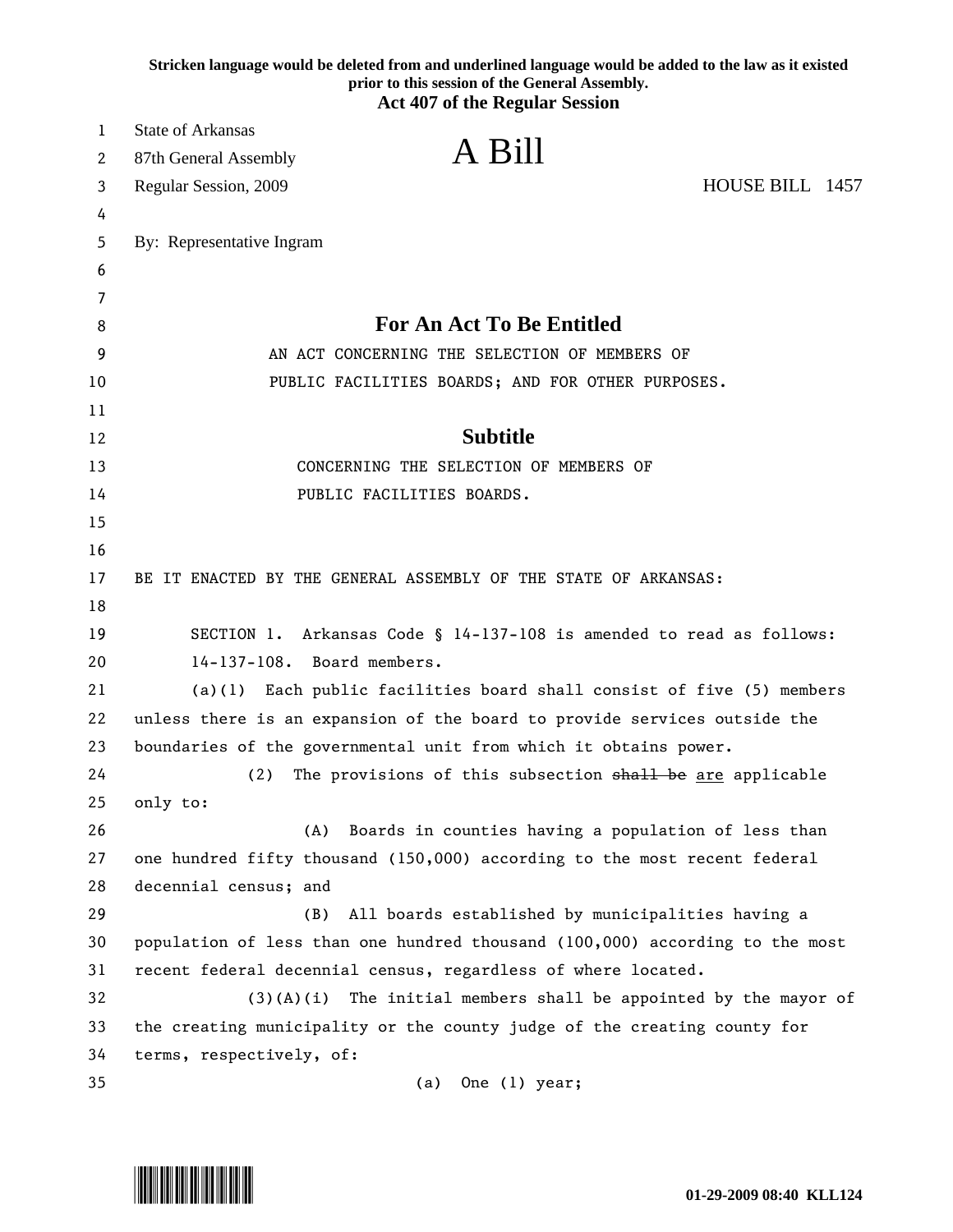1 (b) Two (2) years; 2 (c) Three (3) years; 3 (d) Four (4) years; and 4 (e) Five (5) years. 5 (ii) Members are not required to be residents of the 6 municipality or county that has created the public facilities board. 7 (B)(i)(a) Successor members shall be nominated by a 8 majority of the board and appointed by the mayor or the county judge, subject 9 to confirmation by the governing body of the municipality or county for 10 staggered terms of five (5) years each, unless the ordinance pursuant to 11 which the public facilities board was formed provides for electing successor 12 members by the membership of the board's service area. 13 (ii)(b) The board shall submit a written list of 14 three (3) successor nominees to the mayor or the county judge at least sixty 15 (60) days before the expiration of the term. 16  $\leftarrow$   $\leftarrow$   $\leftarrow$   $\leftarrow$   $\leftarrow$   $\leftarrow$   $\leftarrow$   $\leftarrow$   $\leftarrow$   $\leftarrow$   $\leftarrow$   $\leftarrow$   $\leftarrow$   $\leftarrow$   $\leftarrow$   $\leftarrow$   $\leftarrow$   $\leftarrow$   $\leftarrow$   $\leftarrow$   $\leftarrow$   $\leftarrow$   $\leftarrow$   $\leftarrow$   $\leftarrow$   $\leftarrow$   $\leftarrow$   $\leftarrow$   $\leftarrow$   $\leftarrow$   $\leftarrow$   $\leftarrow$   $\leftarrow$   $\leftarrow$   $\leftarrow$   $\leftarrow$   $\$ 17 of nominees at least sixty (60) days before the expiration of the term, the 18 mayor or the county judge may appoint a successor member without a nomination 19 from the board. 20 (ii) In a municipality located in a metropolitan 21 statistical area designated by the United States Census Bureau having a 22 population of one million (1,000,000) or more persons according to the most 23 recent federal decennial census, successor members shall be appointed by a 24 majority of the board. 25 (C) Each member shall serve until his or her successor is 26 elected and qualified. 27 (D) A member shall be is eligible to succeed himself or 28 herself. 29 (4) Each member shall qualify by taking and filing with the 30 clerk of the municipality or county creating the board the oath of office in 31 which the member shall swear to support the Constitution of the United States 32 and the Constitution of the State of Arkansas and to discharge faithfully his 33 or her duties in the manner provided by law. 34 (5)(A)(i) In the event of a vacancy in the membership of the 35 board, however caused, the mayor or the county judge shall appoint a 36 successor member nominated by a majority of the board to serve the unexpired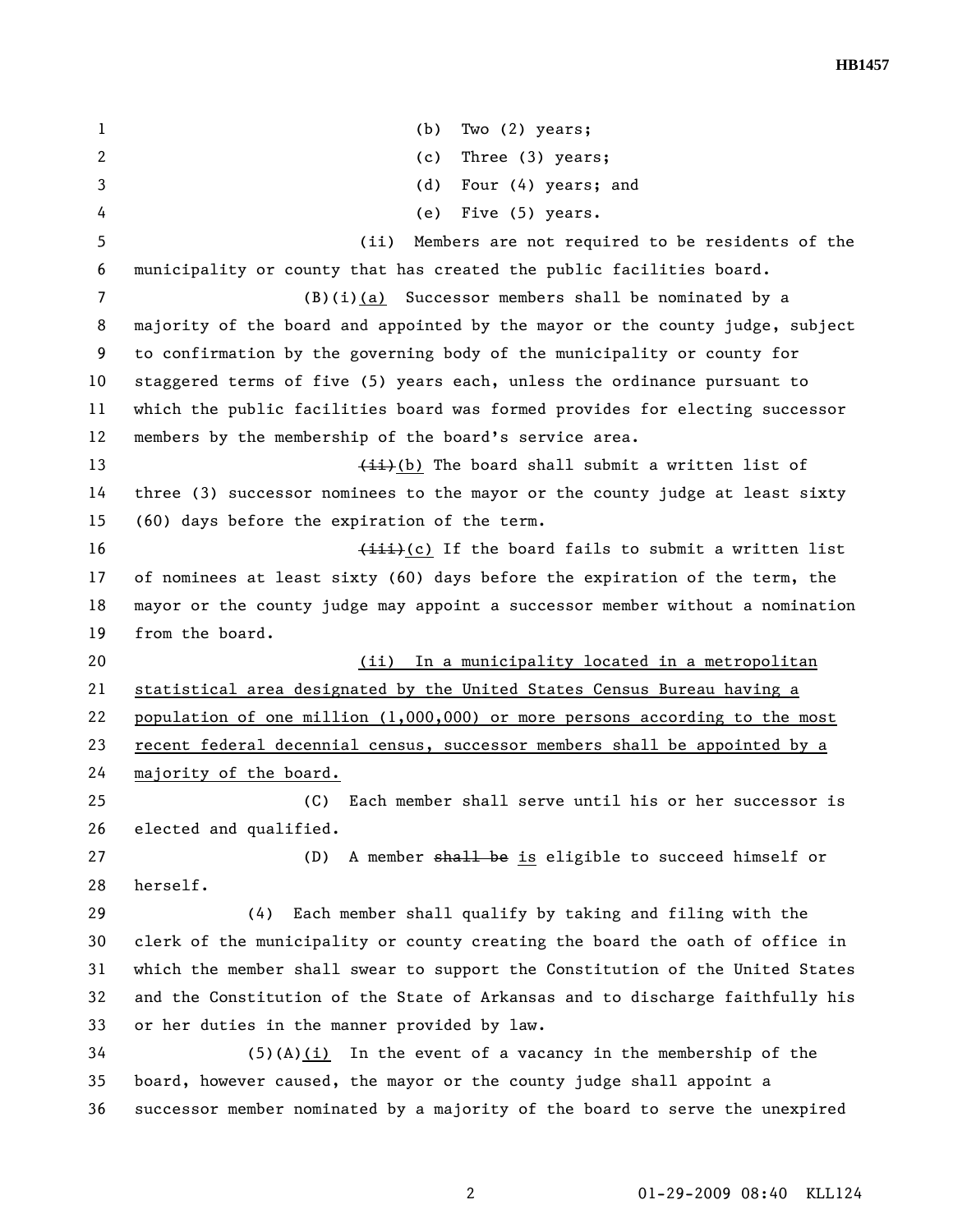**HB1457** 

1 term, subject to confirmation by the governing body of the municipality or 2 county. 3 (B) (ii) The board shall submit a written list of three 4 (3) nominees to fill the vacancy to the mayor or the county judge not later 5 than sixty (60) days after the vacancy occurs. 6  $\left\{\text{G}\right\}$  (iii) If the board fails to submit a written list of 7 nominees not later than sixty (60) days after the vacancy, the mayor or the 8 county judge may appoint a successor member without a nomination from the 9 board. 10 (B) In the event of a vacancy in the membership of the 11 board, however caused, in a municipality located in a metropolitan 12 statistical area designated by the United States Census Bureau having a 13 population of one million (1,000,000) or more persons according to the most 14 recent federal decennial census, the board shall appoint a successor member 15 to serve the unexpired term. 16 (6) A member of the board shall not receive no compensation for 17 his or her services, but shall be is entitled to reimbursement for reasonable 18 and necessary expenses incurred in the performance of his or her duties. 19 (7) Any member of the board may be removed for misfeasance, 20 malfeasance, or willful neglect of duty by the mayor of the municipality or 21 the county judge of the county, as the case may be, which created the board, 22 after reasonable notice of and an opportunity to be heard concerning the 23 alleged grounds for removal. 24 (8)(A)(i) If the jurisdiction of a board, pursuant to interlocal 25 agreements, expands to provide services outside the boundaries of the 26 governmental unit from which it obtains power, then not more than two (2) 27 additional members per governmental unit may be added pursuant to the terms 28 of any relevant interlocal agreement. 29 (ii)(a) Each member shall be appointed by the mayor 30 of the newly participating municipality or the county judge of the newly 31 participating county and shall serve for a term agreed upon in the interlocal 32 agreement. 33 (b) The term shall not exceed five (5) years. 34 (B)(i) The other provisions of this section shall apply to 35 these additional members. 36 (ii) No additional member <del>shall be</del> is eligible to

3 01-29-2009 08:40 KLL124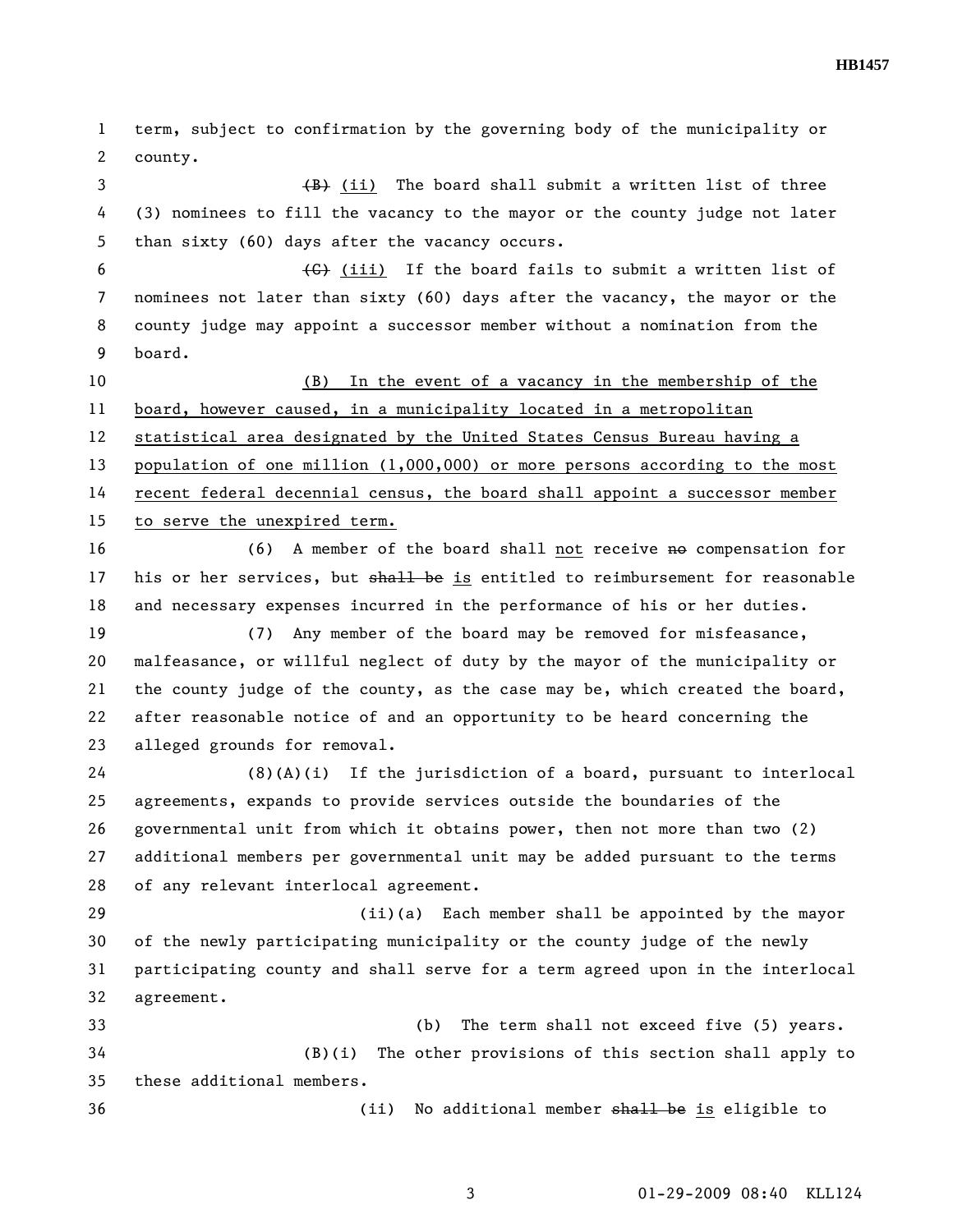**HB1457** 

1 serve as chair of the board.

| 2  | $(b)(1)$ County public facilities boards in counties having a population      |
|----|-------------------------------------------------------------------------------|
| 3  | of one hundred fifty thousand (150,000) or more according to the most recent  |
| 4  | federal decennial census and public facilities boards established by all      |
| 5  | municipalities having a population of one hundred thousand (100,000) or more  |
| 6  | according to the most recent federal decennial census shall consist of five   |
| 7  | (5) members unless there is an expansion of the board to provide services     |
| 8  | outside the boundaries of the governmental unit from which it obtains power.  |
| 9  | $(2)(A)(i)$ The initial members shall be appointed by the mayor of            |
| 10 | the creating municipality or the county judge of the creating county, subject |
| 11 | to confirmation by the governing body of the municipality or county for terms |
| 12 | as determined by the governing body of the municipality or county.            |
| 13 | (ii)<br>The terms shall be set in a manner that results                       |
| 14 | in the expiration of terms on a staggered basis.                              |
| 15 | $(B)(i)(a)$ Successor members shall be appointed by the                       |
| 16 | mayor of the creating municipality or the county judge of the creating county |
| 17 | subject to confirmation by the governing body of the municipality or county   |
| 18 | for terms as determined by the governing body of the municipality or county.  |
| 19 | $(iii)(b)$ The terms shall be set in a manner                                 |
| 20 | that results in the expiration of terms on a staggered basis.                 |
| 21 | In a municipality located in a metropolitan<br>(ii)                           |
| 22 | statistical area designated by the United States Census Bureau having a       |
| 23 | population of one million $(1,000,000)$ or more persons according to the most |
| 24 | recent federal decennial census, successor members shall be appointed by a    |
| 25 | majority of the board.                                                        |
| 26 | (C) Each member shall serve until his or her successor is                     |
| 27 | elected and qualified.                                                        |
| 28 | A member shall be is eligible to succeed himself or<br>(D)                    |
| 29 | herself.                                                                      |
| 30 | (E)(i) The governing body of the municipality or county                       |
| 31 | may limit by ordinance the number of terms a person may serve on the board.   |
| 32 | Subdivision $(b)(2)(E)(i)$ of this section shall<br>(ii)                      |
| 33 | not apply to a municipality located in a metropolitan statistical area        |
| 34 | designated by the United States Census Bureau having a population of one      |
| 35 | million (1,000,000) or more persons according to the most recent federal      |
| 36 | decennial census.                                                             |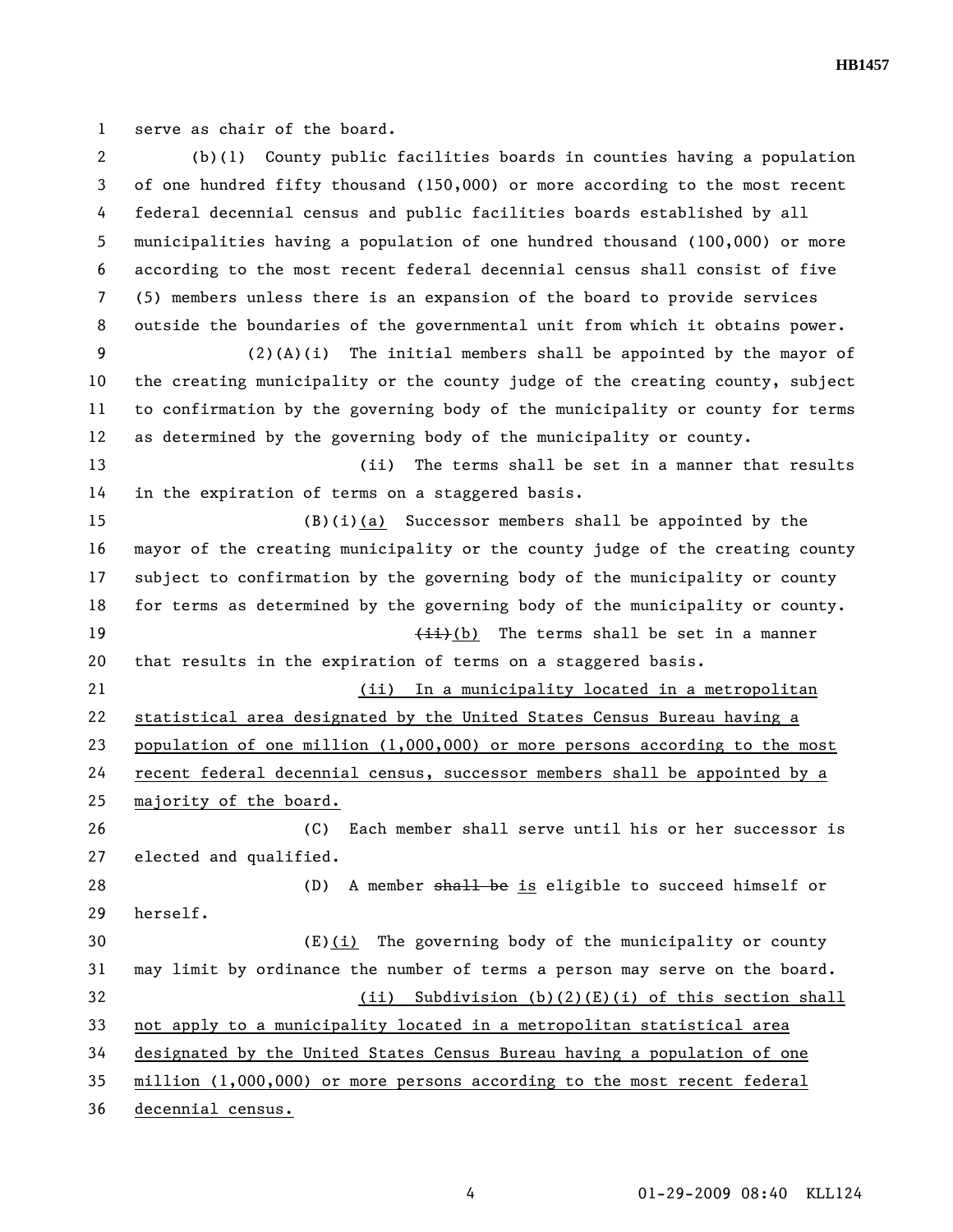1 (F) Members of public facilities boards established by 2 municipalities who have special expertise as designated by the governing body 3 of the municipality:

4 (i) Are not required to be residents of the 5 municipality that established the public facilities board but shall be 6 residents of the county in which the municipality is located; and

7 (ii) May be exempted by the governing body of the 8 municipality from the term limits for board members, if any, set out in the 9 ordinance establishing the public facilities board.

10 (3) Each member shall qualify by taking and filing with the 11 clerk of the municipality or county creating the board his or ex her oath of 12 office in which he or she shall swear to support the Constitution of the 13 United States and the Constitution of the State of Arkansas and to discharge 14 faithfully his or her duties in the manner provided by law.

15 (4) In the event of a vacancy in the membership of the board, 16 however caused, a majority of the board shall elect a successor member to 17 serve the unexpired term.

18 (5) The members of the board shall not receive no compensation 19 for their services, but shall be are entitled to reimbursement for reasonable 20 and necessary expenses incurred in the performance of their duties.

21 (6) Any member of the board may be removed for misfeasance, 22 malfeasance, or willful neglect of duty, by the mayor of the municipality or 23 the county judge of the county, as the case may be, which created the board 24 after reasonable notice of and an opportunity to be heard concerning the 25 alleged grounds for removal.

26 (7)(A)(i) If the jurisdiction of a board, pursuant to under 27 interlocal agreements, expands to provide services outside the boundaries of 28 the governmental unit from which it obtains power, then not more than two (2) 29 additional members per governmental unit may be added pursuant to under the 30 terms of any relevant interlocal agreement.

31 (ii) These members shall be appointed initially by 32 the mayor of the newly participating municipality, or the county judge of the 33 newly participating county, and shall serve for a term agreed upon in the 34 interlocal agreement, provided that the term shall not exceed five (5) years. 35 (B) The other provisions of  $36$  this section shall apply to these additional members, provided that if